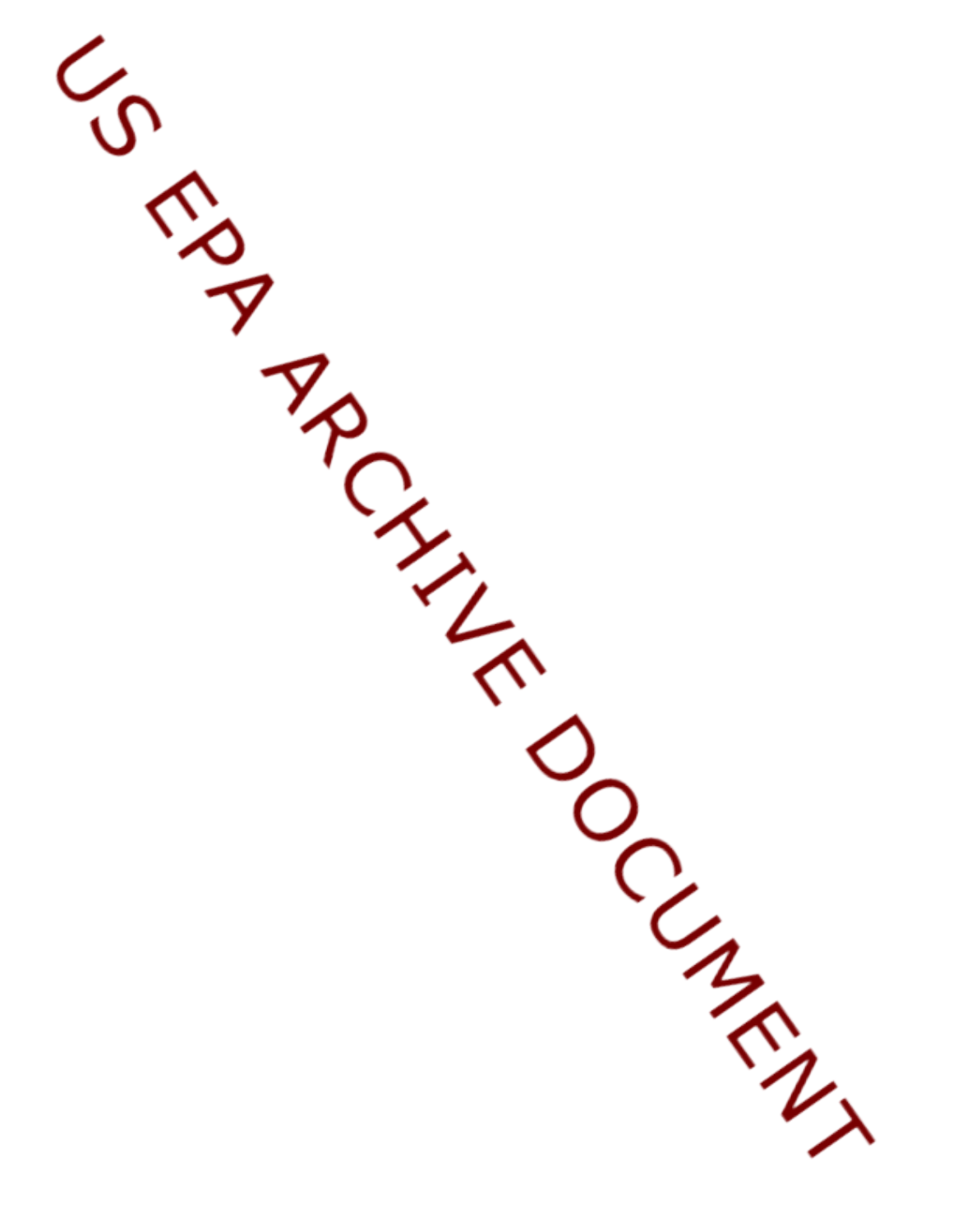#### **OVERVIEW SECTION**

# **AGENCY:** ENVIRONMENTAL PROTECTION AGENCY (EPA)

# **TITLE:** "MARKET-BASED APPROACHES TO REDUCING GREENHOUSE GAS EMISSIONS THROUGH ENERGY EFFICIENCY IN HOMES AND BUILDINGS"

**ACTION:** Request for Initial Proposals (RFIP) – Initial Announcement

**RFIP NO.:** OAR-CPPD-05-03

## **CATALOG OF FEDERAL DOMESTIC ASSISTANCE (CFDA) NO.:** 66.034

**DATES:** The closing date and time for receipt of Initial proposals is April 25, 2005, 4:00 p.m. EST. All applications, however transmitted, must be received in the Program Office by the closing date and time to receive consideration.

Final applications will be accepted, only, from those eligible entities whose Initial Proposal has been successfully evaluated and recommended for award. EPA will notify applicants whose Initial Proposal have been recommended for award not later than May 16, 2005. The closing date and time for receipt of Final Proposals is May 27, 2005, 4:00 p.m. EST.

**SUMMARY:** This notice announces the availability of funds and solicits proposals to advance national, regional, and local energy efficiency programming by utilizing market-based approaches to program design and delivery. Proposals submitted for consideration should: (1) identify unique constituencies and approaches or channels for working with stakeholders; (2) demonstrate an understanding of the technologies and market structure for delivery of the technologies, or best practices, to end users; (3) identify market barriers to greater adoption of energy efficient technologies, or best practices, (4) delineate strategies for overcoming barriers identified.

**FUNDING/AWARDS:** The total estimated funding for this competitive opportunity shall not exceed \$1,350,000.00. In FY 2005, total funding shall not exceed \$450,000.00. EPA anticipates award of 2-3 grants, ranging in annual value from \$50,000-\$80,000, as a result of this competitive opportunity. Additionally, award of one cooperative agreement, whose annual value shall not exceed \$200,000 is possible, subject to the availability of funds and quality of evaluated proposals.

### **CONTENTS BY SECTION**

- I. Funding Opportunity Description
- II. Award Information
- III. Eligibility Information
- IV. Application and Submission Information
- V. Application Review Information<br>VI. Award Administration Information
- Award Administration Information
- VII. Agency Contact
- VIII. Other Information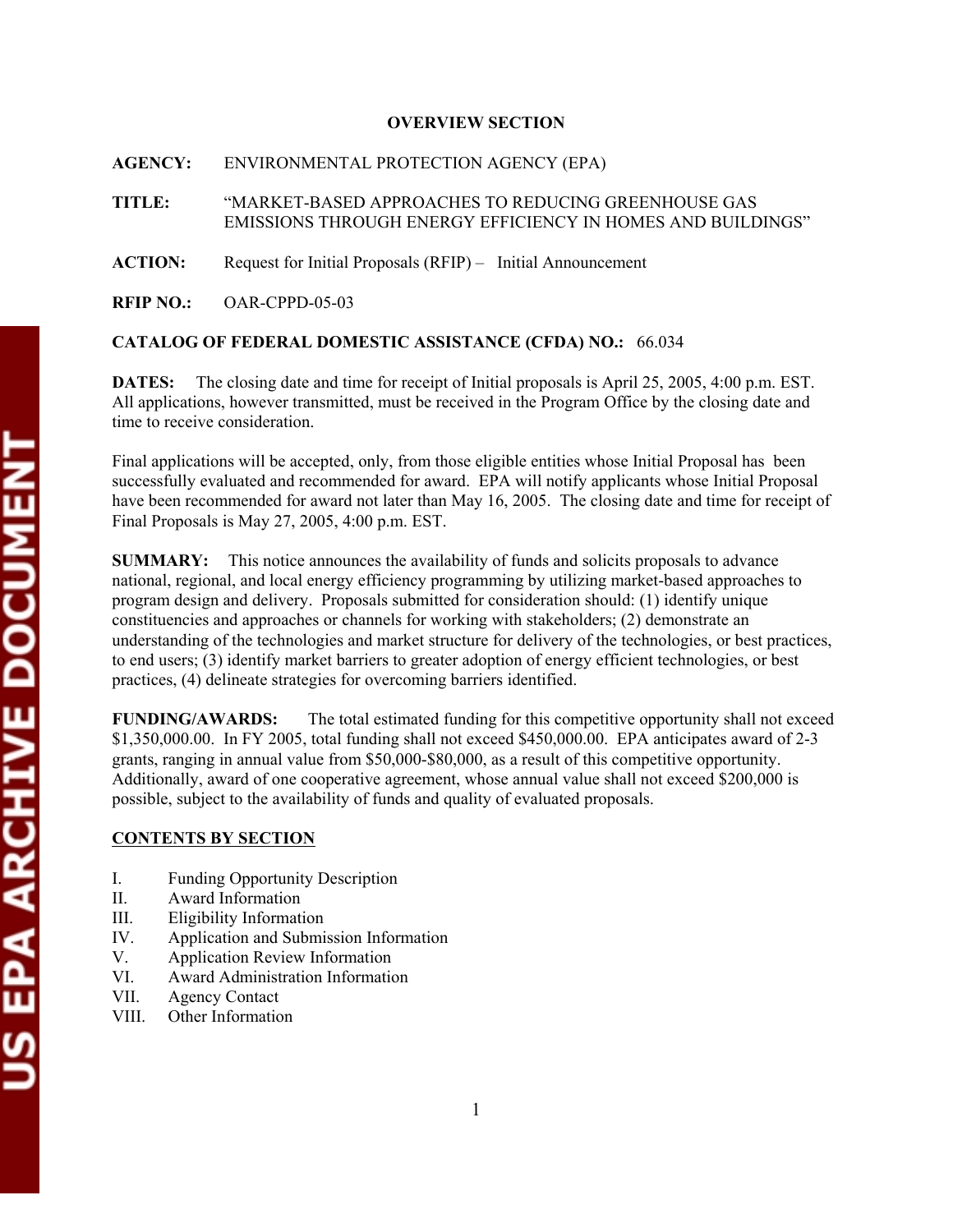### **Section I - Funding Opportunity Description.**

# **A. Background.**

The Climate Protection Partnerships Division (CPPD) is committed to reducing greenhouse gases through energy-efficiency and cost-effective partnerships with industries in all sectors of our economy where emissions reductions can be achieved. ENERGY STAR, one of CPPD's dynamic government/industry partnerships, offers businesses and consumers energy-efficient solutions, making it easy to save money while protecting the environment for future generations.

In 1992, the U.S. Environmental Protection Agency (EPA) introduced ENERGY STAR as a voluntary labeling program designed to identify and promote energy-efficient products to reduce greenhouse gas emissions. Computers and monitors were the first labeled products. Through 1995, EPA expanded the label to additional office equipment products and residential heating and cooling equipment. In 1996, EPA partnered with the US Department of Energy (DOE) for particular product categories. The ENERGY STAR label is now on major appliances, office equipment, lighting, consumer electronics, and more. EPA has also extended the label to cover new homes and commercial and industrial buildings. Through the partnerships with more than 7,000 private and public sector organizations, ENERGY STAR delivers the technical information and tools that organizations and consumers need to choose energyefficient solutions and best management practices.

The Climate Protection Partnerships Division seeks to further enhance delivery of energy efficient products to the residential and commercial sectors, as well as services and best practices to the commercial and industrial marketplace by funding proposals that advance improvement in national, regional, and local energy efficiency programming.

# **B. EPA Strategic Plan Linkage and Anticipated Outcomes/Outputs.**

- 1. *Linkage to EPA Strategic Plan.* This project supports progress towards EPA Strategic Plan Goal 1(Clean Air and Global Climate Change),Objective 1.5 (Reduce Greenhouse Gas Intensity). This project supports EPA efforts in fostering voluntary energy efficiency improvements with the goal of reducing carbon dioxide emissions.
- 2. *Outcomes.* Through this project, EPA hopes to reduce emissions of greenhouse gases by creating a lasting change in the market for energy efficient products, services, and/or best practices.
- 3. *Outputs.* The anticipated output for this project may include educational and outreach materials, conferences and training, and other programs, policies and activities that will result in increased use of strategic energy management practices and the increased purchase of energy efficient products as a means to reduce greenhouse gas emissions.

# **C. Scope-of-Work.**

The Climate Protection Partnerships Division seeks to fund proposals that advance national, regional, and local energy efficiency programming by utilizing market-based approaches to program design and delivery. CPPD seeks proposals that demonstrate potential to create lasting change in the market for energy efficient products, services, and best practices.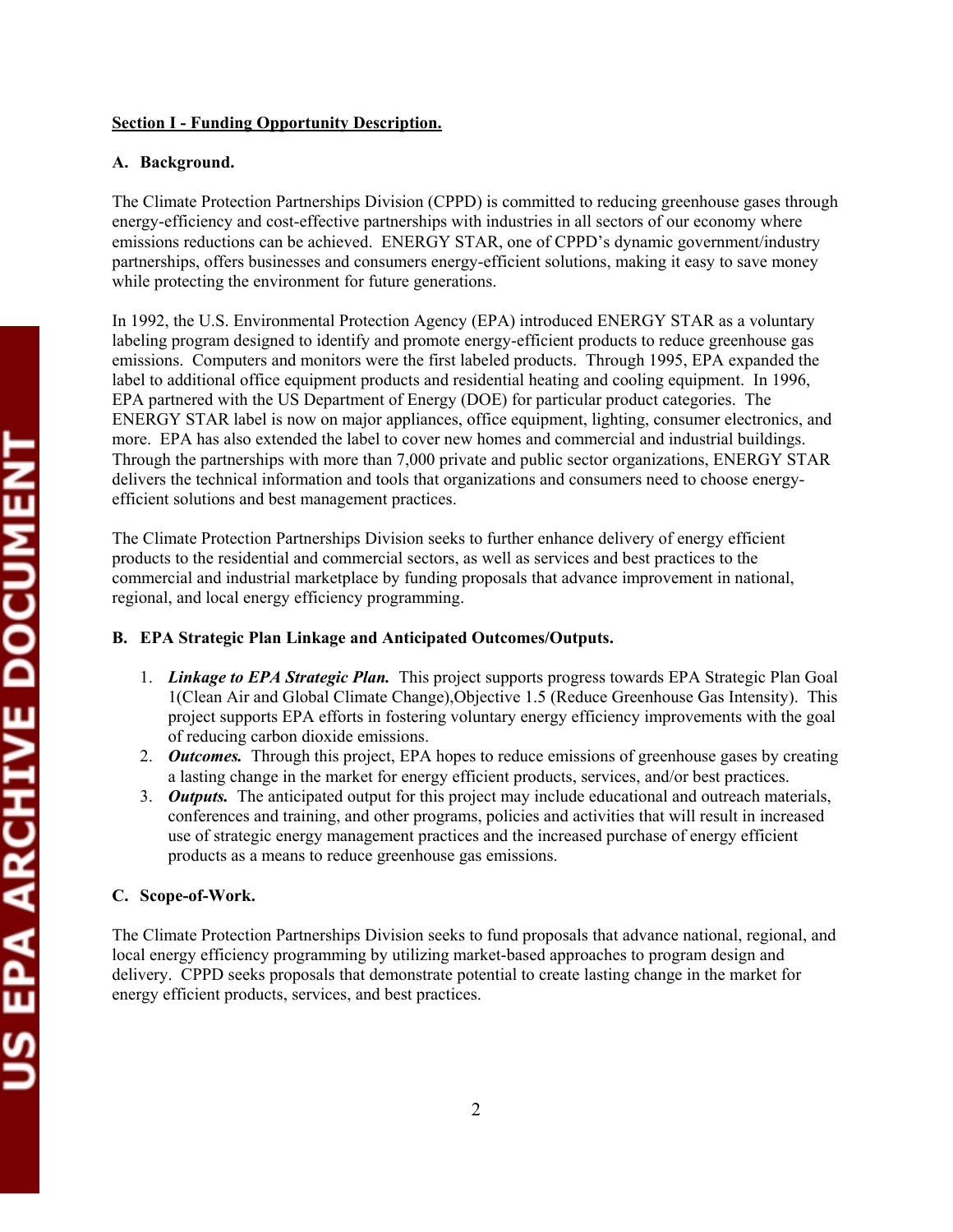Proposals may address one or more of the following concerns:

- Improving energy performance in the residential market through increased use of high-efficiency products
- Increasing supply/market share for high efficiency products through retail, e-tail, and other sales outlets
- Delivering improved energy performance to existing commercial buildings (e.g., offices, schools, hotels, hospitals, supermarkets, etc.) through technology or practice
- Promoting improved energy performance in the commercial new construction market

Proposals submitted for consideration should: (1) identify unique constituencies and approaches or channels for working with stakeholders; (2) demonstrate an understanding of the technologies and market structure for delivery of the technologies, or best practices, to end users; (3) identify market barriers to greater adoption of energy efficient technologies, or best practices, (4) delineate strategies for overcoming barriers identified.

Eligible entities are encouraged to submit multi-year applications. The final assistance agreement must be completed within an awarded period of performance from 24 to 36 months.

#### **D. Supplementary Information.**

The statutory authority for this action is Clean Air Act, Section 103(b)(3) which authorizes the award of grants for research, investigations, experiments, demonstrations, surveys, and studies related to the causes, effect, extent, prevention and control of air pollution.

#### **Section II - Award Information.**

#### **A. What is the amount of funding available?**

The total estimated funding for this competitive opportunity shall not exceed \$1,350,000.00. In FY 2005, total funding shall not exceed \$450,000.00.

#### **B. How many agreements will EPA award in this competition?**

EPA anticipates award of 2-3 grants, ranging in annual value from \$50,000-\$80,000, as a result of this competitive opportunity. Additionally, award of one cooperative agreement, whose annual value shall not exceed \$200,000 is possible, subject to the availability of funds and quality of evaluated proposals.

Cooperative agreements permit substantial involvement between the EPA Project Officer and the selected applicants in the performance of the work supported. Although EPA will negotiate precise terms and conditions relating to substantial involvement as part of the award process, the anticipated substantial Federal involvement for this project will be:

- 1. close monitoring of the successful applicant's performance;
- 2. collaboration during the performance of the scope of work;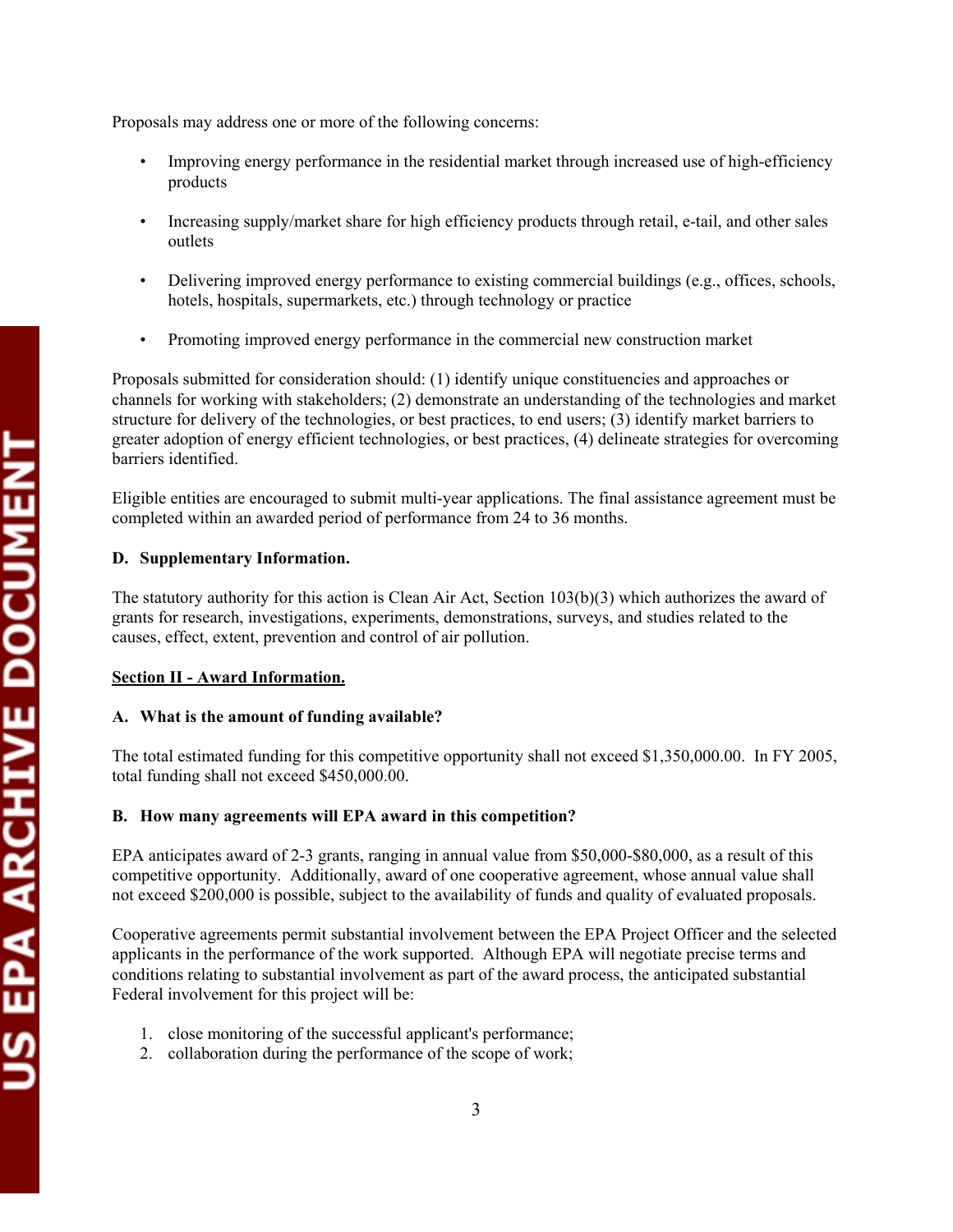- 3. approving substantive terms of proposed contracts;
- 4. approving qualifications of key personnel (EPA will not select employees or contractors employed by the award recipient);
- 5. review and comment on reports prepared under the cooperative agreement (the final decision on the content of reports rests with the recipient);
- 6. approving quality assurance plans for collecting and assessing data, if warranted.

#### **C. What is the project period for awards resulting from this solicitation?**

The estimated project period for awards resulting from this solicitation is October 1, 2005 through September 30, 2008. All projects must be completed within the negotiated project performance period of two to three years.

### **D. Can funding be used to acquire services or fund partnerships?**

Funding may be used to acquire services or fund partnerships, provided the recipient follows procurement and subaward or subgrant procedures contained in 40 [CFR](http://www.gpoaccess.gov/cfr/retrieve.html) Parts 30 or 31, as applicable. Successful applicants must compete contracts for services and products and conduct cost and price analyses to the extent required by these regulations. The regulations also contain limitations on consultant compensation. Applicants are not required to identify contractors or consultants in their proposal. Moreover, the fact that a successful applicant has named a specific contractor or consultant in the proposal EPA approves does not relieve it of its obligations to comply with competitive procurement requirements.

Subgrants or subawards may be used to fund partnerships with non profit organizations and governmental entities. Successful applicants cannot use subgrants or subawards to avoid requirements in EPA grant regulations for competitive procurement by using these instruments to acquire commercial services or products to carry out its cooperative agreement. For profit organizations are not eligible subgrant recipients under this announcement. The nature of the transaction between the recipient and the subgrantee must be consistent with the standards for distinguishing between vendor transactions and subrecipient assistance under Subpart B Section .210 of [OMB Circular A-133,](http://www.whitehouse.gov/omb/circulars/a133/a133.html) and the definitions of "subaward" at 40 CFR 30.2(ff) or "subgrant" at 40 CFR 31.3, as applicable. EPA will not be a party to these transactions.

#### **Section III - Eligibility Information.**

### **A. Eligible Entities.**

Proposals will be accepted from states, territories, Indian Tribes, and possessions of the U.S., including the District of Columbia, international organizations, public and private universities and colleges, hospitals, laboratories, other public or private nonprofit institutions, as defined by [OMB Circular A-110](http://www.whitehouse.gov/omb/circulars/a110/a110.html) and [OMB Circular A-122.](http://www.whitehouse.gov/omb/circulars/a122/a122.html)

Non-profit organization, as defined by OMB Circular A-122, means any corporation, trust, association, cooperative, or other organization which: (1) is operated primarily for scientific, educational, service, charitable, or similar purposes in the public interest; (2) is not organized primarily for profit; and (3) uses its net proceeds to maintain, improve, and/or expand its operations. For this purpose, the term "non-profit organization" excludes (i) colleges and universities; (ii) hospitals; (iii) state, local, and federally-recognized Indian tribal governments; and (iv) those non-profit organizations which are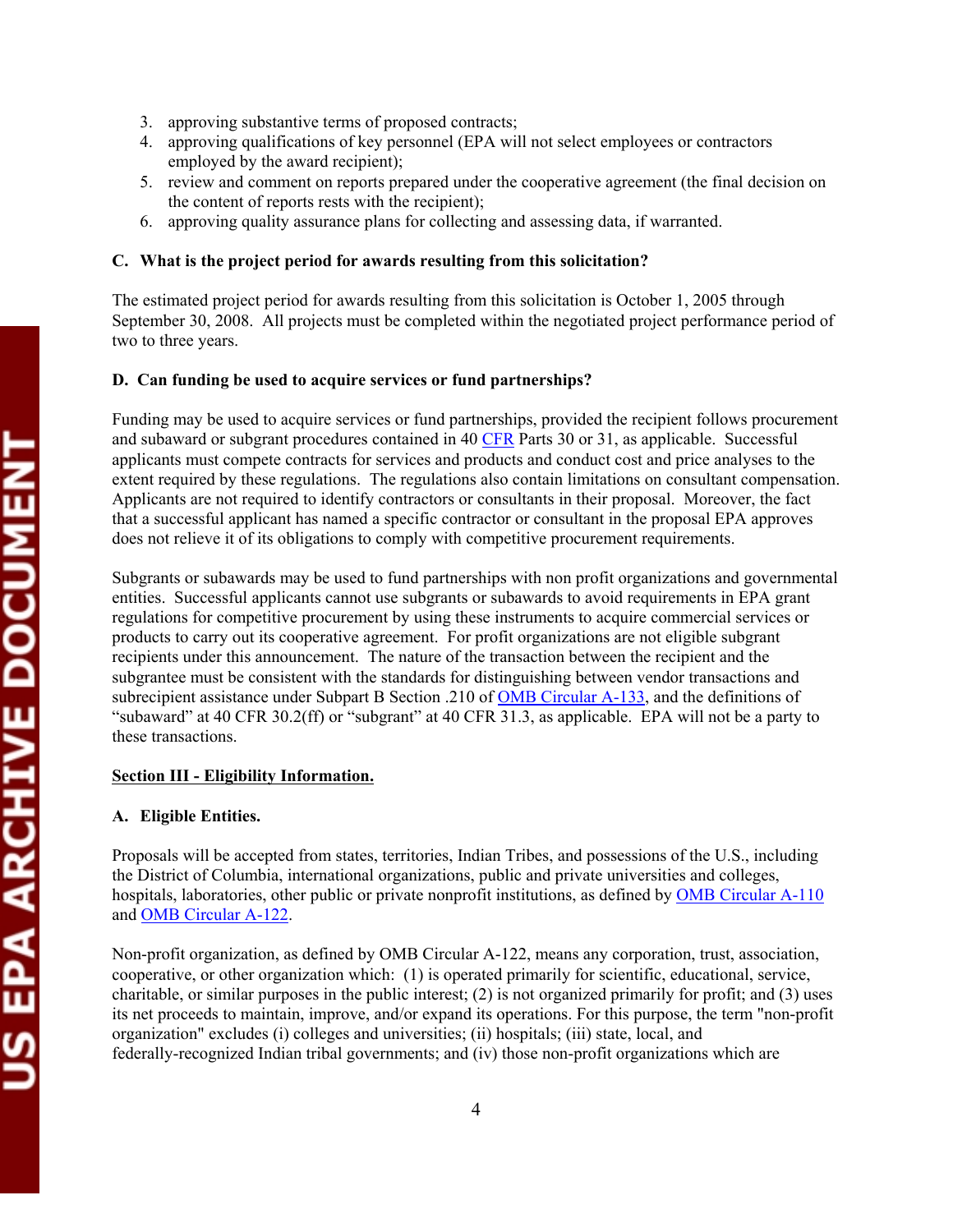excluded from coverage of this Circular in accordance with paragraph 5 of the Circular.

Non-profit organizations described in Section 501(c)(4) of the Internal Revenue Code that engage in lobbying activities as defined in Section 3 of the Lobbying Disclosure Act of 1995 are not eligible to apply.

# **B. Cost-Sharing or Matching.**

Cost sharing or matching is not required as a condition of eligibility, or otherwise, for proposals selected for award.

# **Section IV - Application and Submission Information.**

# **A. How to Obtain Application Package.**

Applicants may download individual grant application forms, or electronically request a paper application package and an accompanying computer CD of information related to applicants/grant recipients roles and responsibilities from EPA's Grants and Debarment website by visiting: [http://www.epa.gov/ogd/grants/how\\_to\\_apply.htm.](http://www.epa.gov/ogd/grants/how_to_apply.htm)

# **B. Content and Form of Application Submission.**

- 1. **Initial Proposals.** Applicants must submit one original signature Initial Proposal and two complete copies. Initial Proposals may not exceed 20 pages in length and must conform to the following outline:
	- a. Overview of the organization, its mission, and related experience (2 pages maximum);
	- b. Description of key project activities and approaches. The Project Description must explicitly describe the applicant's proposed project and specifically address each of the evaluation criteria disclosed in *Section V(A), Evaluation Criteria*. (10 pages maximum);
	- c. Brief biographical sketches of key technical experts who will be involved in the project (3 pages maximum);
	- d. Detailed budget narrative (3 pages maximum);
	- e. SF 424a (2 pages).

Applicants are strongly advised to avoid submission of non-essential materials unrelated to the proposal's requirements. Upon receipt, proposals will be reviewed for content. Proposals that do not conform to the specific outline and content detailed above may not be considered for award. **Incomplete proposals will not be considered for award.** EPA will not consider or evaluate pages in excess of the maximum page limitation. The maximum page limitation shall include any pieces that may be submitted by a third party (e.g., references or letters confirming commitments).

2. **Final Applications.** *(FINAL APPLICATIONS WILL BE ACCEPTED, ONLY, FROM THOSE ELIGIBLE ENTITIES WHOSE INITIAL PROPOSAL HAS BEEN SUCCESSFULLY EVALUATED AND RECOMMENDED FOR AWARD. DO NOT INCLUDE THESE DOCUMENTS WITH THE INITIAL PROPOSAL.)*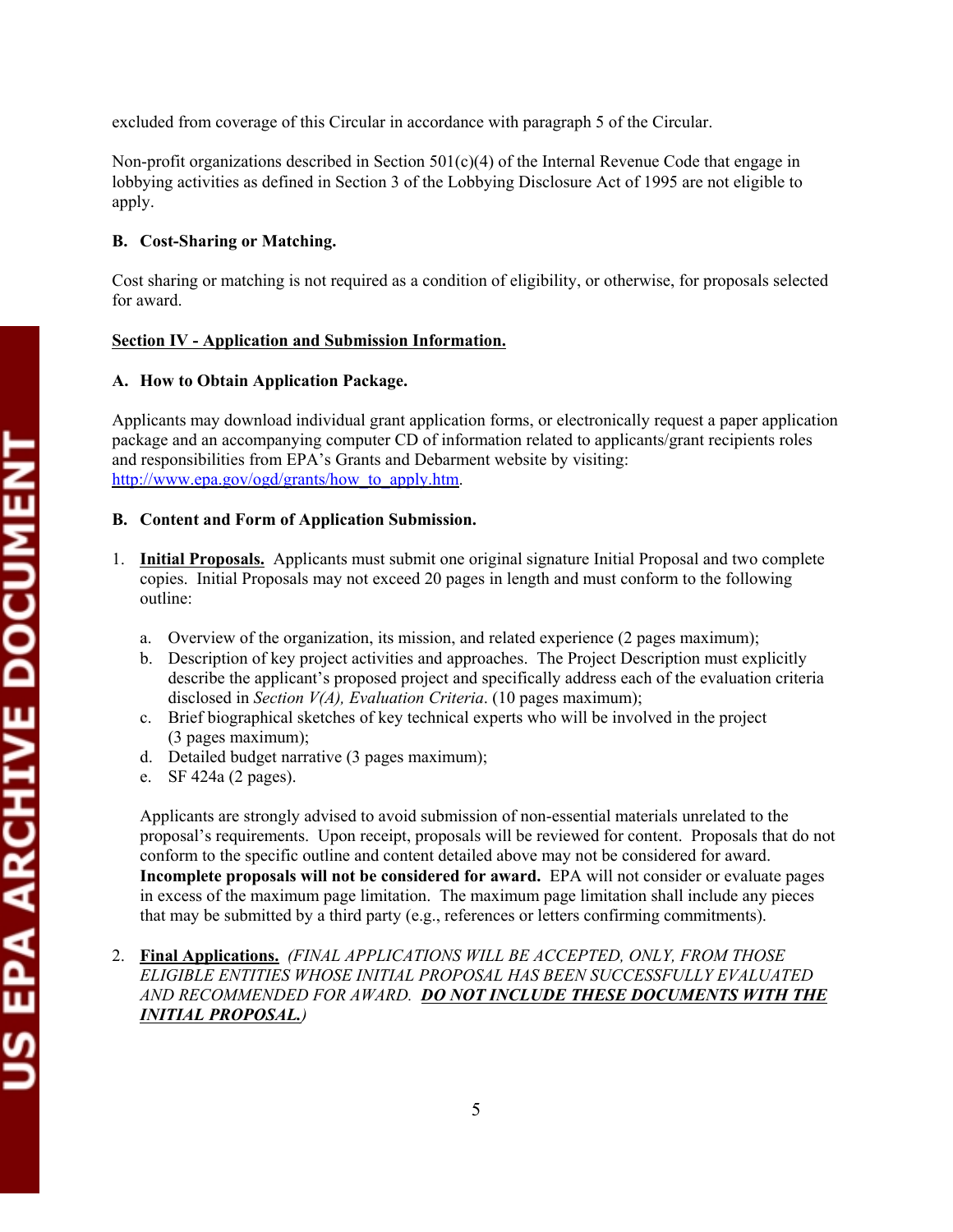Applicants whose Initial Proposals have been evaluated and recommended for award must submit one original signature document and two copies of the completed federal grant application package and narrative workplan. All application materials must be completed in English.

- a. A complete **FINAL APPLICATION** must contain the following, in the sequential order shown:
	- 1. SF-424 Application for Federal Assistance, with original signature.
	- 2. Narrative Statement, in the format detailed below.
	- 3. Other supporting documentation.
	- 4. SF-424 A, Budget by categories and indirect cost rate.
	- 5. SF-424 B, Assurances for non-construction programs.
	- 6. Debarment and Suspension Certification.
	- 7. Certification Regarding Lobbying and SF LLL, if applicable.
	- 8. EPA Form 4700-4 Preaward Compliance review report.
	- 9. Quality Assurance Narrative Statement, if applicable.
	- 10. Copy of Negotiated Indirect Cost Rate Agreement, if applicable.
	- 11. Biographical Sketch.
	- 12. E-mail address or self-addressed envelope (to receive notification of receipt of application).
- b. The narrative statement should conform to the following outline:
	- 1. Project Title.
	- 2. Applicant Information. Include applicant (organization) name, address, contact person, phone number, fax and e-mail address.
	- 3. Funding Requested. Specify the amount you are requesting from EPA.
	- 4. Project period. Provide beginning and ending dates (for planning purposes, applicants should assume a project start date of October 1, 2005).
	- 5. Narrative Workplan. Summarize the project and specifically explain how the project meets the evaluation criteria detailed in *Section V(A)* of this solicitation.
	- 6. Qualifications. Summarize your technical experience and knowledge. Demonstrate how your qualifications meet the evaluation criteria detailed in *Section V(A)* of this solicitation.
	- 7. Total Project Cost. Specify total cost of the project. Identify funding from other sources including any in-kind resources.
	- 8. Detailed Itemized Budget. Clearly explain how EPA funds will be used. Provide a budget for the following categories:
		- Personnel
		- Fringe Benefits
		- Contractual Costs
		- Travel
		- Equipment
		- Supplies
		- Other
		- Total Direct Costs
		- Total Indirect Costs: must include documentation of accepted indirect rate
		- Total Cost
	- 9. Reporting Requirements. Discuss quarterly progress (schedule to be established by EPA). Quarterly progress reports should include: a summary of performance progress-to-date, problems encountered, successes achieved, and lessons learned.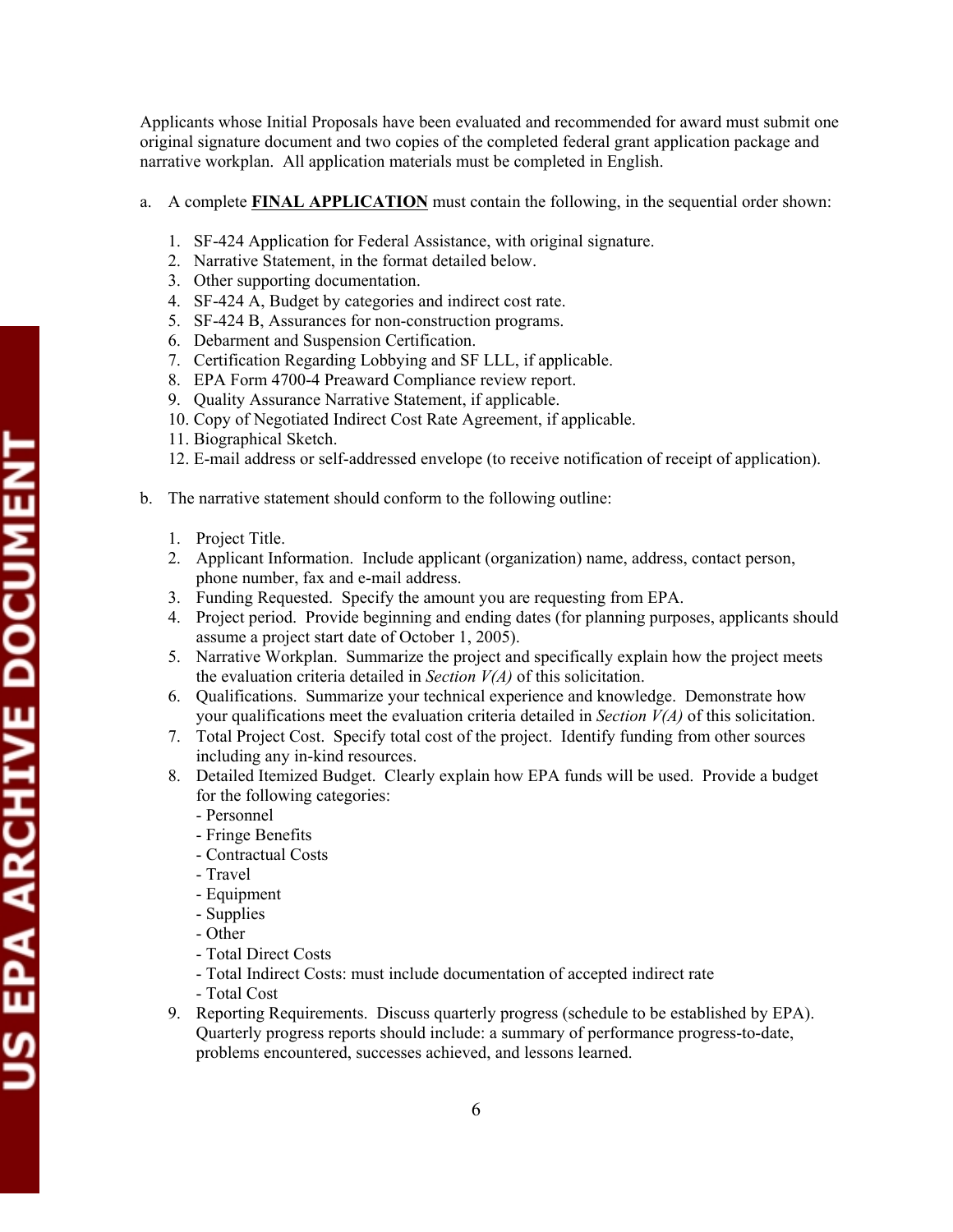#### **C. Submission Dates and Times.**

- 1. The closing date and time for receipt of Initial proposals is April 25, 2005, 4:00 p.m. EST. All applications, however transmitted, must be received in the Program Office by the closing date and time to receive consideration. Proposals received after the closing date and time will not be considered for funding. Electronic or facsimile transmission of Initial Proposals/Final Applications will not be accepted.
- 2. The closing date and time for submission of completed Final Application packages is May 27, 2005, 4:00 p.m. EST. *(Final applications will be accepted, only, from those eligible entities whose Initial Proposal has been successfully evaluated and selected for award.)*
- 3. **Confidential Business Information.** In accordance with 40 CFR 2.203, applicants may claim all or a portion of their application/proposal as confidential business information. EPA will evaluate confidentiality claims in accordance with 40 CFR Part 2. Applicants must clearly mark applications/proposals or portions of applications/proposals they claim as confidential. If no claim of confidentiality is made, EPA is not required to make the inquiry to the applicant otherwise required by 40 CFR  $2.204(c)(2)$  prior to disclosure.
- 4. Because of the unique situation involving U.S. mail screening in Washington, DC, EPA highly recommends that applicants use an express mail option to submit their proposals. Initial Proposals and Final Applications shall be addressed to:

Express Delivery Address (FedEx, UPS, DHL, etc) U.S. EPA Attn: Kayla Roach OAR/OAP/Climate Protection Partnerships Division 1310 L Street, NW, 9<sup>th</sup> Floor Washington, DC 20005

Regular Mail Delivery Address (U.S. Postal Service) U.S. EPA Attn: Kayla Roach (Mail Code 6202J) OAR/OAP/CPPD 1200 Pennsylvania Avenue, NW Washington, DC 20460

### **Section 5 - Application Review Information.**

### **A. Evaluation Criteria.**

Each eligible proposal, based on Section III, Eligibility Information, will be evaluated according to the criteria set forth below. Proposals that are best able to directly and explicitly address the evaluation criteria below will have a greater likelihood of being selected for award. Each proposal will be rated under a points system, with a total of 100 points possible.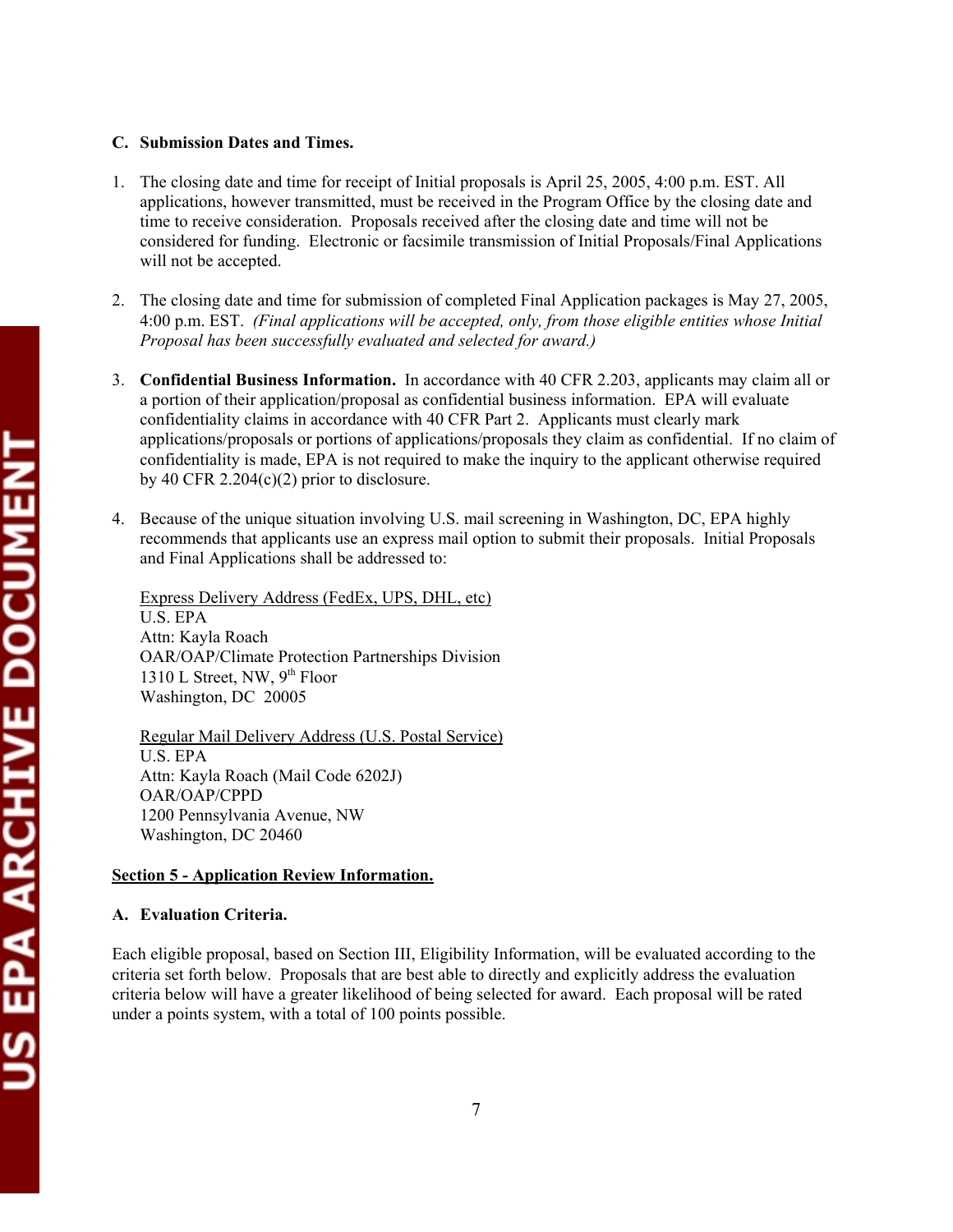| <b>Criterion</b>                                                                                                                                                                                                                                                                                                                                                                                                                                                                                                                                                                                                                                                                                                                                                                | <b>Maximum</b><br>Points per<br><b>Criterion</b> |
|---------------------------------------------------------------------------------------------------------------------------------------------------------------------------------------------------------------------------------------------------------------------------------------------------------------------------------------------------------------------------------------------------------------------------------------------------------------------------------------------------------------------------------------------------------------------------------------------------------------------------------------------------------------------------------------------------------------------------------------------------------------------------------|--------------------------------------------------|
| <b>Project Description.</b> Extent to which the proposal describes the importance of the<br>project and its potential to deliver energy efficient products or services that lead to the<br>public benefit of reducing air pollution by reducing energy consumption. The<br>proposal effectively describes:                                                                                                                                                                                                                                                                                                                                                                                                                                                                      |                                                  |
| • the size and importance of the market that will be affected;<br>• the estimated impact of the initiative(s) on reducing energy consumption/carbon<br>emissions and/or enhancing the design of national, state, and local energy efficiency<br>programs;<br>• the anticipated outcomes of the project;<br>• the project's contributions to market transformation in terms of engaging relevant<br>and unique constituencies and stakeholders, identifying market barriers, developing<br>strategies to overcome market barriers, and implementing key activities with<br>discrete tasks and time lines.                                                                                                                                                                        | 30                                               |
| CPPD will review proposals for their potential to create lasting change in the market<br>for energy efficient products, services, and best practices. Quantify targets and goals<br>where possible (e.g. market size, potential energy and/or carbon reduction, etc.).                                                                                                                                                                                                                                                                                                                                                                                                                                                                                                          |                                                  |
| <b>Experience of key personnel.</b> Extent to which the experience of key personnel,<br>described in detail, is related to the project(s) proposed and demonstrates a level of<br>expertise or proficiency. CPPD will review biographical sketches to determine if<br>staff experience is commensurate with activities proposed. Applicants must designate<br>a primary contact, who will be responsible for the implementation of the grant and<br>serve as a liaison with CPPD staff.                                                                                                                                                                                                                                                                                         | 25                                               |
| <b>Resources:</b> Extent to which the applicant's proposed budget is clearly stated,<br>detailed, and appropriate to achieve the project's objectives.                                                                                                                                                                                                                                                                                                                                                                                                                                                                                                                                                                                                                          | 20                                               |
| Performance Measurement. Applicants's proposal includes a method for tracking<br>the effectiveness of efforts to deliver increased public awareness of the benefits of<br>reducing energy consumption, thereby creating a lasting change in the market for<br>energy efficient products, services, and/or best practices. Tracking may focus on the<br>effectiveness of (1) educational and outreach materials distributed (2), conferences<br>and training, as measured by the number of participants involved; and/or quantify $(3)$<br>new markets or stakeholders reached; or (4) other activities that will result in reduced<br>greenhouse gas emissions through increased use of strategic energy management<br>practices and the purchase of energy efficient products. | 15                                               |
| <b>Past experience.</b> Proposal demonstrates the applicant's organizational experience in<br>promoting products and processes that improve energy efficiency to key stakeholders.                                                                                                                                                                                                                                                                                                                                                                                                                                                                                                                                                                                              | 10                                               |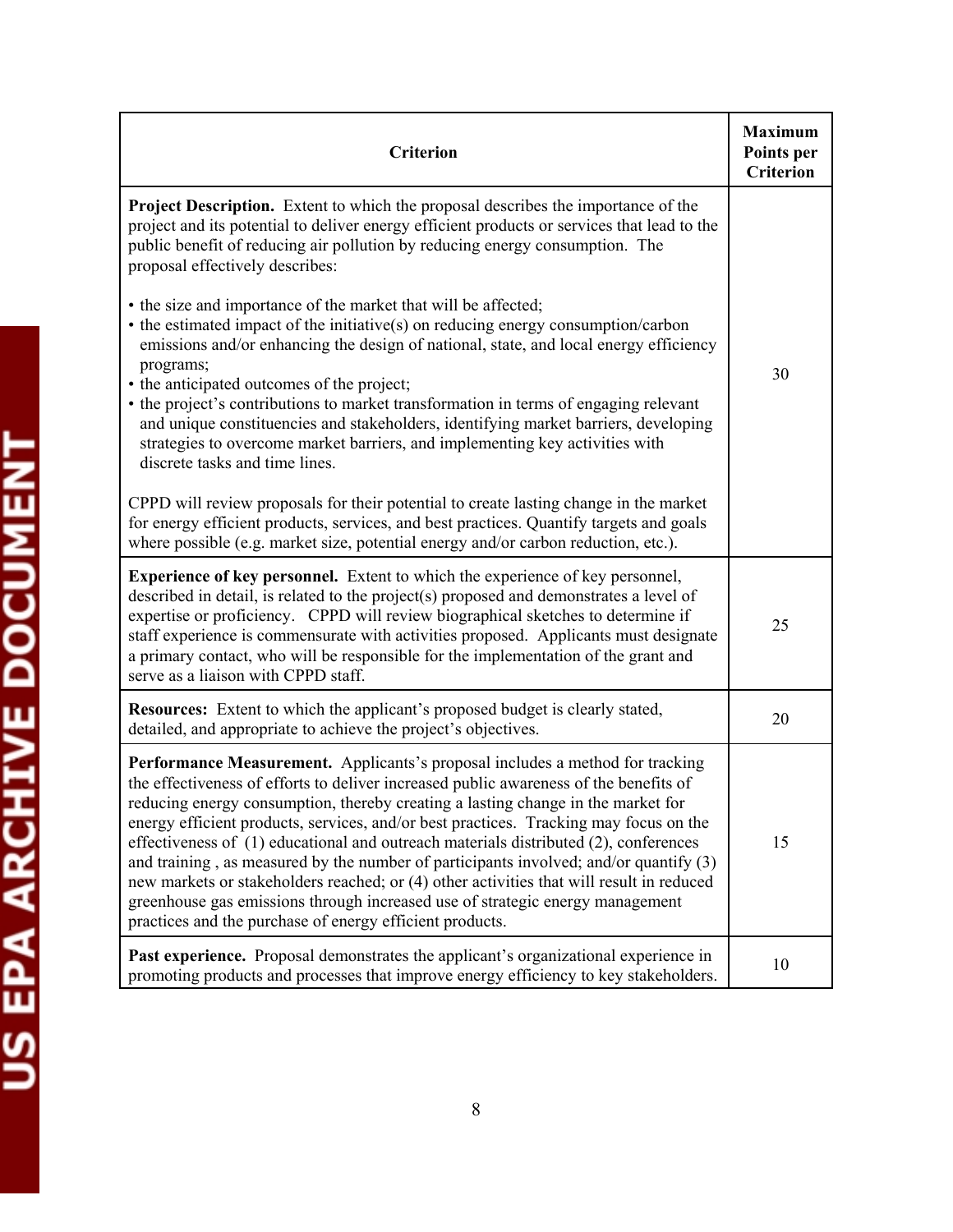## **B. Other Factors.**

EPA reserves the right to make award decisions based on factors that help ensure geographic equity and demonstration of a variety of technical approaches.

# **C. Review and Selection Process.**

Each Initial proposal will be evaluated by a team chosen to address the range of activities associated with reducing greenhouse gases through energy efficiency and cost effective partnerships with private industry to achieve emissions reduction. The Evaluation Team will base its evaluation solely on the selection criteria disclosed in this notice *(see Section V(A), Evaluation Criteria)*.

Completed evaluations will be referred to a Selection Committee that is responsible for further consideration and final selection. The highest numerically-ranked proposal(s) (subject to the quality of proposals, availability of funds, and consideration of *Section V(B), Other Factors*) will be recommended for award and required to submit Final Applications.

# **Section VI - Award Administration Information.**

# **A. Award Notices.**

Following evaluation of Initial Proposals, all applicants will be notified regarding their application's status.

# 1. **Initial Proposal Notifications.**

- a. EPA anticipates notification to *successful* applicant(s) will be made, via telephone, electronic or postal mail by May 16, 2005. The notification will advise the applicant that its Initial Proposal has been successfully evaluated and recommended for award. The notice shall require submission of a Final Application. *(Refer to Section IV(B), Content and form of Application Submission.)*
- b. EPA anticipates notification to *unsuccessful* applicant(s) will be made via electronic or postal mail by May 16, 2005. In either event, the notification will be sent to the original signer of the application.

# 2. **Final Proposal Notifications.**

a. EPA anticipates notification to *successful* applicant(s) regarding the status of Final Applications will be made, via telephone, electronic or postal mail by September 30, 2004. This notification, which advises that the applicant's proposal has been recommended for award, is not an authorization to begin performance. The award notice signed by the EPA grants officer is the authorizing document and will be provided through postal mail. At a minimum, this process can take up to 90 days from the date of recommendation.